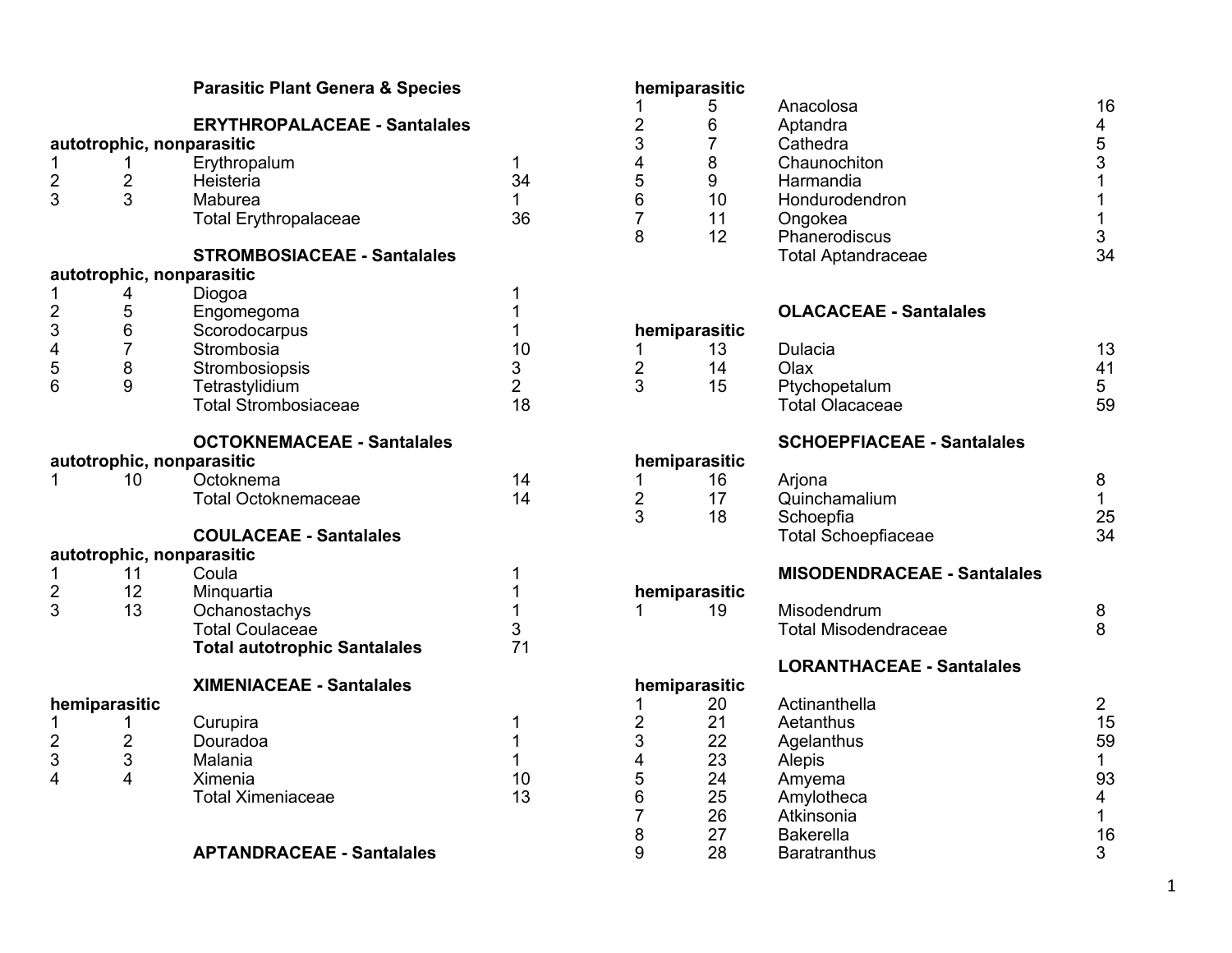| 10 | 29 | Benthamina             |                         | 52             | 71            | Passovia                       | 21                      |
|----|----|------------------------|-------------------------|----------------|---------------|--------------------------------|-------------------------|
| 11 | 30 | <b>Berhautia</b>       |                         | 53             | 72            | Pedistylus                     | $\mathbf{1}$            |
| 12 | 31 | Ceccaria               | 1                       | 54             | 73            | Peraxilla                      | $\overline{2}$          |
| 13 | 32 | Cladocolea             | 28                      | 55             | 74            | Peristethium                   | 18                      |
| 14 | 33 | Cyne (incl. Tetradyas) | 6                       | 56             | 75            | Phragmanthera                  | 35                      |
| 15 | 34 | Dactyliophora          | 3                       | 57             | 76            | Phthirusa                      | $\overline{7}$          |
| 16 | 35 | Decaisnina             | 25                      | 58             | 77            | Plicosepalus                   | 12                      |
| 17 | 36 | Dendropemon            | 32                      | 59             | 78            | Psittacanthus                  | 121                     |
| 18 | 37 | Dendrophthoe           | 59                      | 60             | 79            | Pusillanthus                   | 1                       |
| 19 | 38 | Desmaria               | 1                       | 61             | 80            | Scurrula                       | 44                      |
| 20 | 39 | Diplatia               | 3                       | 62             | 81            | Septulina                      | $\overline{\mathbf{c}}$ |
| 21 | 40 | <b>Distrianthes</b>    | 1                       | 63             | 82            | Socratina                      | $\overline{2}$          |
| 22 | 41 | Elytranthe             | 7                       | 64             | 83            | Sogerianthe                    | 4                       |
| 23 | 42 | Emelianthe             | $\overline{2}$          | 65             | 84            | Spragueanella                  | $\overline{2}$          |
| 24 | 43 | Englerina              | 26                      | 66             | 85            | Struthanthus                   | 47                      |
| 25 | 44 | Erianthemum            | 16                      | 67             | 86            | Tapinanthus                    | 30                      |
| 26 | 45 | Gaiadendron            | $\overline{2}$          | 68             | 87            | <b>Taxillus</b>                | 30                      |
| 27 | 46 | Globimetula            | 13                      | 69             | 88            | Thaumasianthes                 | 1                       |
| 28 | 47 | Helicanthes            | 1                       | 70             | 89            | Tolypanthus                    | $\overline{7}$          |
| 29 | 48 | Helixanthera           | 55                      | 71             | 90            | Trilepidea                     | 1                       |
| 30 | 49 | lleostylus             | 1                       | 72             | 91            | Tripodanthus                   | 3                       |
| 31 | 50 | Lampas                 | 1                       | 73             | 92            | <b>Tristerix</b>               | 13                      |
| 32 | 51 | Lepeostegeres          | 10                      | 74             | 93            | Trithecanthera                 | 5                       |
| 33 | 52 | Lepidaria              | 14                      | 75             | 94            | Tupeia                         | 1                       |
| 34 | 53 | Ligaria                | $\overline{\mathbf{c}}$ | 76             | 95            | Vanwykia                       | 1                       |
| 35 | 54 | Loranthus              | 9                       |                |               | <b>Total Loranthaceae</b>      | 1044                    |
| 36 | 55 | Loxanthera             | 1                       |                |               |                                |                         |
| 37 | 56 | Lysiana                | 8                       |                |               | <b>OPILIACEAE - Santalales</b> |                         |
| 38 | 57 | Macrosolen             | 52                      |                | hemiparasitic |                                |                         |
| 39 | 58 | Maracanthus            | 4                       |                | 96            | Agonandra                      | 10                      |
| 40 | 59 | Moquinella             | 1                       | $\overline{2}$ | 97            | Anthobolus                     | 3                       |
| 41 | 60 | Muellerina             | 5                       | 3              | 98            | Cansjera                       | 3                       |
| 42 | 61 | Notanthera             | 1                       | 4              | 99            | Champereia                     |                         |
| 43 | 62 | Nuytsia                |                         | 5              | 100           | Gjellerupia                    |                         |
| 44 | 63 | Oedina                 | 4                       | $\,6$          | 101           | Lepionurus                     |                         |
| 45 | 64 | Oliverella             | 3                       | $\overline{7}$ | 102           | Melientha                      |                         |
| 46 | 65 | Oncella                | 4                       | 8              | 103           | Opilia                         | $\overline{\mathbf{c}}$ |
| 47 | 66 | Oncocalyx              | 12                      | 9              | 104           | Pentarhopalopilia              |                         |
| 48 | 67 | Oryctanthus            | 15                      | 10             | 105           | Rhopalopilia                   | $\frac{4}{3}$           |
| 49 | 68 | Oryctina               | 6                       | 11             | 106           | Urobotrya                      | $\overline{7}$          |
| 50 | 69 | Panamanthus            |                         |                |               | <b>Total Opiliaceae</b>        | 36                      |
| 51 | 70 | Papuanthes             | 1                       |                |               |                                |                         |
|    |    |                        |                         |                |               |                                |                         |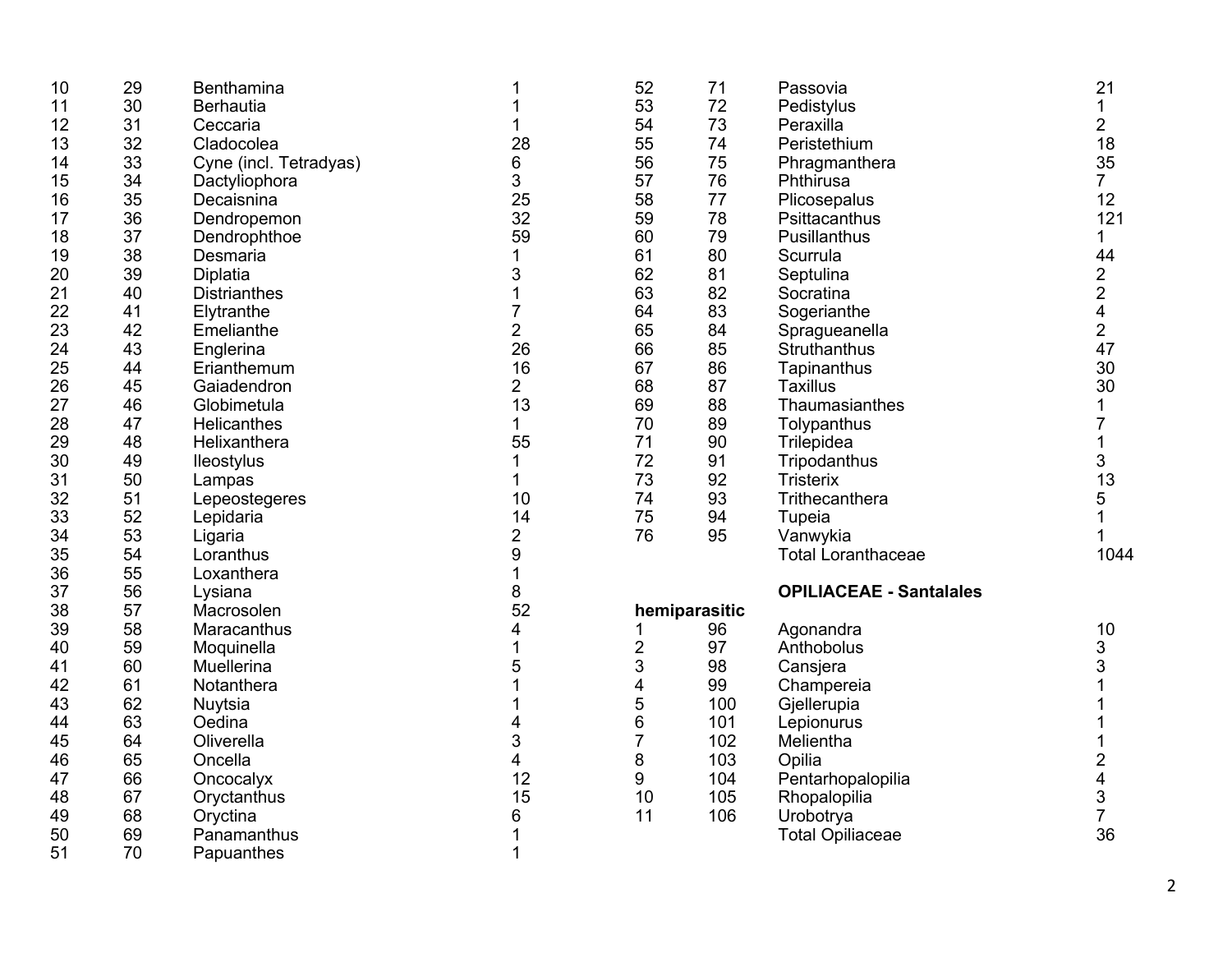|                |               | <b>COMANDRACEAE - Santalales</b>    |                                             |
|----------------|---------------|-------------------------------------|---------------------------------------------|
|                | hemiparasitic |                                     |                                             |
| 1              | 107           | Comandra                            | 1                                           |
| $\overline{2}$ | 108           | Geocaulon                           | 1                                           |
|                |               | <b>Total Comandraceae</b>           | $\overline{2}$                              |
|                |               | <b>THESIACEAE - Santalales</b>      |                                             |
|                | hemiparasitic |                                     |                                             |
| 1              | 109           | <b>Buckleya</b>                     | 5                                           |
| $\overline{2}$ | 110           | Osyridocarpos                       | $\mathbf{1}$                                |
| 3              | 111           | Thesium                             | 346                                         |
| 4              | 112           | Lacomucinaea                        | 1                                           |
|                |               | <b>Total Thesiaceae</b>             | 353                                         |
|                |               |                                     |                                             |
|                |               | <b>CERVANTESIACEAE - Santalales</b> |                                             |
|                | hemiparasitic |                                     |                                             |
| 1              | 113           | Acanthosyris                        | 6                                           |
| $\overline{2}$ | 114           | Cervantesia                         | $\overline{c}$                              |
| 3              | 115           | Jodina                              | $\overline{1}$                              |
| 4              | 116           | Okoubaka                            | $\overline{\mathbf{c}}$                     |
| 5              | 117           | Pllgerina                           | $\mathbf 1$                                 |
| 6              | 118           | Pyrularia                           | $\overline{2}$                              |
| $\overline{7}$ | 119           | Scleropyrum                         | $\overline{\mathbf{4}}$                     |
| 8              | 120           | Staufferia                          | $\mathbf{1}$                                |
|                |               | <b>Total Cervantesiaceae</b>        | 19                                          |
|                |               | <b>NANODEACEAE - Santalales</b>     |                                             |
|                | hemiparasitic |                                     |                                             |
| 1              | 121           | Mida                                | 1                                           |
| $\overline{2}$ | 122           | Nanodea                             | 1                                           |
|                |               | <b>Total Nanodeaceae</b>            | $\overline{2}$                              |
|                |               | <b>SANTALACEAE - Santalales</b>     |                                             |
|                | hemiparasitic |                                     |                                             |
| 1              | 123           | Antidaphne                          | 9                                           |
| $\overline{c}$ | 124           | Colpoon                             |                                             |
| 3              | 125           | Eubrachion                          |                                             |
| 4              | 126           | Exocarpos                           | $\begin{array}{c} 2 \\ 2 \\ 26 \end{array}$ |
| 5              | 127           | Lepidoceras                         | $\overline{2}$                              |
| 6              | 128           | Myoschilos                          | $\mathbf 1$                                 |
| $\overline{7}$ | 129           | Nestronia                           | 1                                           |
| 8              | 130           | Omphacomeria                        | $\mathbf{1}$                                |

| 9<br>10        | 131<br>132 | Osyris<br>Rhoiacarpos               | 5<br>1                  |
|----------------|------------|-------------------------------------|-------------------------|
| 11             | 133        | Santalum                            | 16                      |
|                |            | <b>Total Santalaceae</b>            | 66                      |
|                |            |                                     |                         |
|                |            | <b>AMPHOROGYNACEAE - Santalales</b> |                         |
| hemiparasitic  |            |                                     |                         |
| 1              | 134        | Amphorogyne                         | 3                       |
| $\frac{2}{3}$  | 135        | Choretrum                           | $\overline{7}$          |
|                | 136        | Daenikera                           | $\overline{1}$          |
| 4              | 137        | Dendromyza (incl. Cladomyza)        | 21                      |
| 5              | 138        | Dendrotrophe                        | $\overline{7}$          |
| 6              | 139        | Dufrenoya                           | 11                      |
| $\overline{7}$ | 140        | Leptomeria                          | 17                      |
| 8              | 141        | Phacellaria                         | 6                       |
| 9              | 142        | Spirogardnera                       | 1                       |
|                |            | <b>Total Amphorogynaceae</b>        | 74                      |
|                |            | <b>VISCACEAE - Santalales</b>       |                         |
| hemiparasitic  |            |                                     |                         |
| 1              | 143        | Arceuthobium                        | 29                      |
| $\overline{c}$ | 144        | Dendrophthora                       | 126                     |
| 3              | 145        | Ginalloa                            | 9                       |
| 4              | 146        | Korthalsella                        | 31                      |
| 5              | 147        | Notothixos                          | 8                       |
| 6              | 148        | Phoradendron                        | 245                     |
| $\overline{7}$ | 149        | <b>Viscum</b>                       | 115                     |
|                |            | <b>Total Viscaceae</b>              | 563                     |
|                |            | <b>BALANOPHORACEAE - Santalales</b> |                         |
| holoparasitic  |            |                                     |                         |
| 1              | 150        | Balanophora                         | 16                      |
|                | 151        | Chlamydophytum                      | 1                       |
| $\frac{2}{3}$  | 152        | Corynaea                            | 1                       |
| 4              | 153        | Ditepalanthus                       | 1                       |
| 5              | 154        | Exorhopala                          | $\overline{1}$          |
| 6              | 155        | <b>Helosis</b>                      |                         |
| $\overline{7}$ | 156        | Langsdorffia                        | $\frac{2}{4}$           |
| 8              | 157        | Lathrophytum                        |                         |
| 9              | 158        | Lophophytum                         | $\frac{1}{3}$           |
| 10             | 159        | Ombrophytum                         | $\overline{\mathbf{4}}$ |
| 11             | 160        | Rhopalocnemis                       | 1                       |
|                |            |                                     |                         |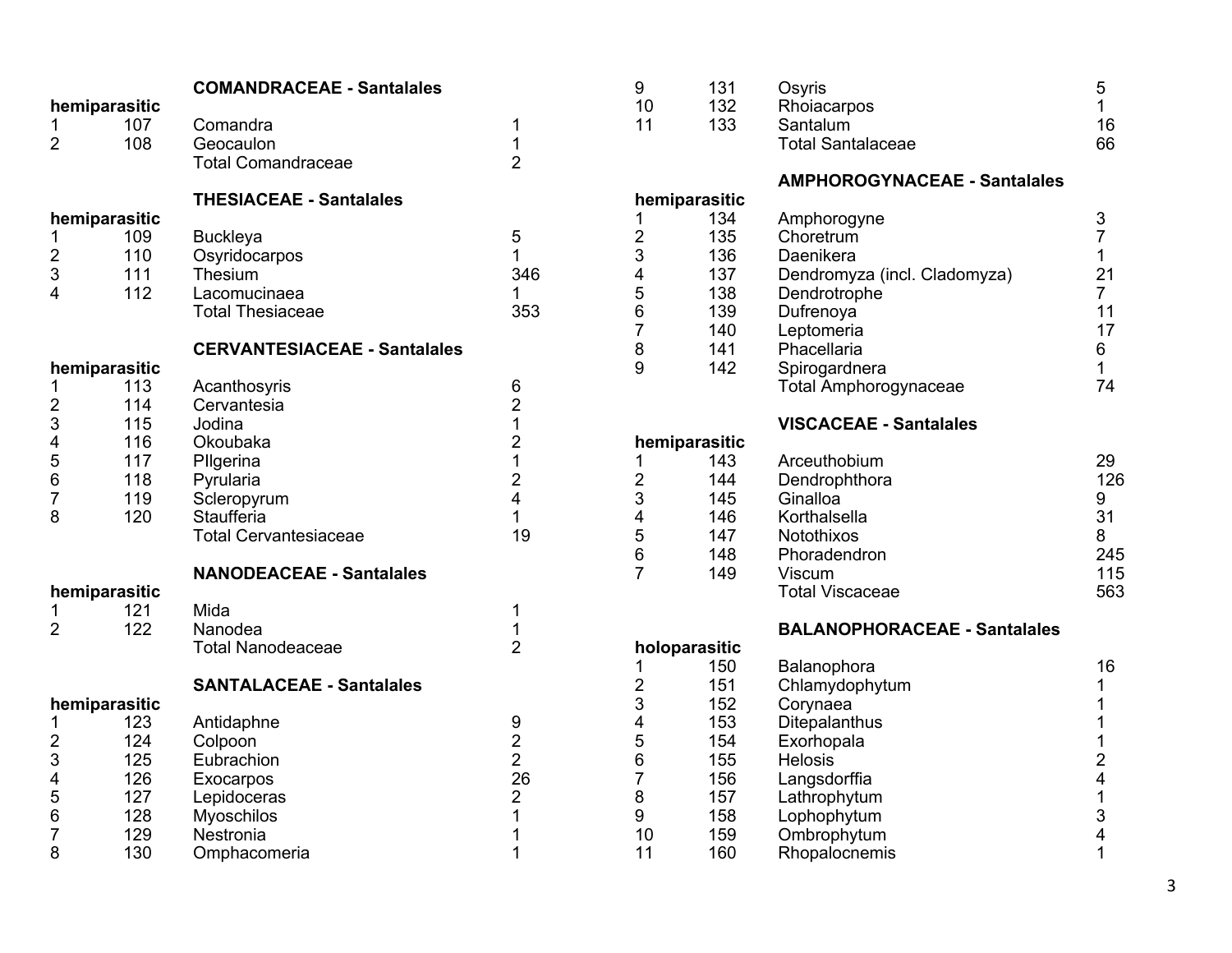| 12<br>13<br>14                            | 161<br>162<br>163 | Sarcophyte<br>Scybalium<br>Thonningia<br><b>Total Balanophoraceae</b>                                               | $\overline{\mathbf{c}}$<br>4<br>$\mathbf{1}$<br>42 |
|-------------------------------------------|-------------------|---------------------------------------------------------------------------------------------------------------------|----------------------------------------------------|
| holoparasitic<br>1<br>$\frac{2}{3}$       | 164<br>165<br>166 | <b>MYSTROPETALACEAE - Santalales</b><br>Dactylanthus<br>Hachettea<br>Mystropetalon<br><b>Total Mystropetalaceae</b> | 1<br>1<br>$\mathbf{1}$<br>3                        |
| holoparasitic<br>1                        | 167               | <b>CYNOMORIACEAE - Saxifragales</b><br>Cynomorium<br><b>Total Cynomoriaceae</b>                                     | 1<br>1                                             |
| holoparasitic<br>$\overline{2}$           | 168<br>169        | <b>HYDNORACEAE - Piperales</b><br>Hydnora<br>Prosopanche<br><b>Total Hydnoraceae</b>                                | 9<br>3<br>12                                       |
| holoparasitic<br>1<br>$\overline{c}$<br>3 | 170<br>171<br>172 | <b>RAFFLESIACEAE - Malpighiales</b><br>Rafflesia<br>Rhizanthes<br>Sapria<br><b>Total Rafflesiaceae</b>              | 29<br>3<br>3<br>35                                 |
| holoparasitic<br>1<br>$\overline{2}$      | 173<br>174        | <b>CYTINACEAE - Malvales</b><br>Bdallophyton<br>Cytinus<br><b>Total Cytinaceae</b>                                  | 4<br>8<br>12                                       |
| holoparasitic<br>1<br>$\overline{2}$      | 175<br>176        | <b>APODANTHACEAE - Cucurbitales</b><br>Apodanthes<br>Pilostyles<br><b>Total Apodanthaceae</b>                       | 1<br>9<br>10                                       |

| holoparasitic                        |            | <b>MITRASTEMONACEAE - Ericales</b>                                   |             |  |
|--------------------------------------|------------|----------------------------------------------------------------------|-------------|--|
| 177<br>1                             |            | Mitrastemon<br><b>Total Mitrastemonaceae</b>                         |             |  |
| hemiparasitic                        |            | <b>LAURACEAE - Laurales</b>                                          |             |  |
| 1                                    | 178        | Cassytha<br><b>Total Lauraceae</b>                                   | 20<br>20    |  |
|                                      |            | <b>KRAMERIACEAE - Zygophyllales</b>                                  |             |  |
| hemiparasitic<br>1                   | 179        | Krameria<br><b>Total Krameriaceae</b>                                | 23<br>23    |  |
|                                      |            | <b>LENNOACEAE - Boraginales</b>                                      |             |  |
| holoparasitic<br>1<br>$\overline{2}$ | 180<br>181 | Lennoa<br>Pholisma<br><b>Total Lennoaceae</b>                        | 1<br>3<br>4 |  |
|                                      |            | <b>CONVOLVULACEAE - Solanales</b><br>hemiparasitic and holoparasitic |             |  |
| 1                                    | 182        | Cuscuta<br><b>Total Convolvulaceae</b>                               | 215<br>215  |  |
|                                      |            | <b>OROBANCHACEAE - Lamiales</b>                                      |             |  |
| autotrophic, nonparasitic            |            |                                                                      |             |  |
| 1                                    | 183        | Lindenbergia                                                         | 15          |  |
| 2<br>3                               | 184        | Rehmannia                                                            | 6<br>3      |  |
|                                      | 185        | Triaenophora<br>hemiparasitic & holoparasitic (*)                    |             |  |
| 4                                    | 186        | Aeginetia L. *                                                       | 8           |  |
| 5                                    | 187        | Agalinis Raf.                                                        | 62          |  |
| 6                                    | 188        | Alectra Thunb.                                                       | 33          |  |
| 7                                    | 189        | Anisantherina Pennell.                                               | 1           |  |
| 8                                    | 190        | Aphyllon Mitch. *                                                    | 20          |  |
| 9                                    | 191        | Asepalum Marais.                                                     | 1           |  |
| 10                                   | 192        | Aureolaria Raf.                                                      | 8           |  |
| 11                                   | 193        | Bardotia Eb. Fisch., Schäferh. & Kai Müll.                           | 1           |  |
| 12                                   | 194        | Bartsia L.                                                           | 1           |  |
| 13                                   | 195        | Baumia Engl. & Gilg.                                                 | 1           |  |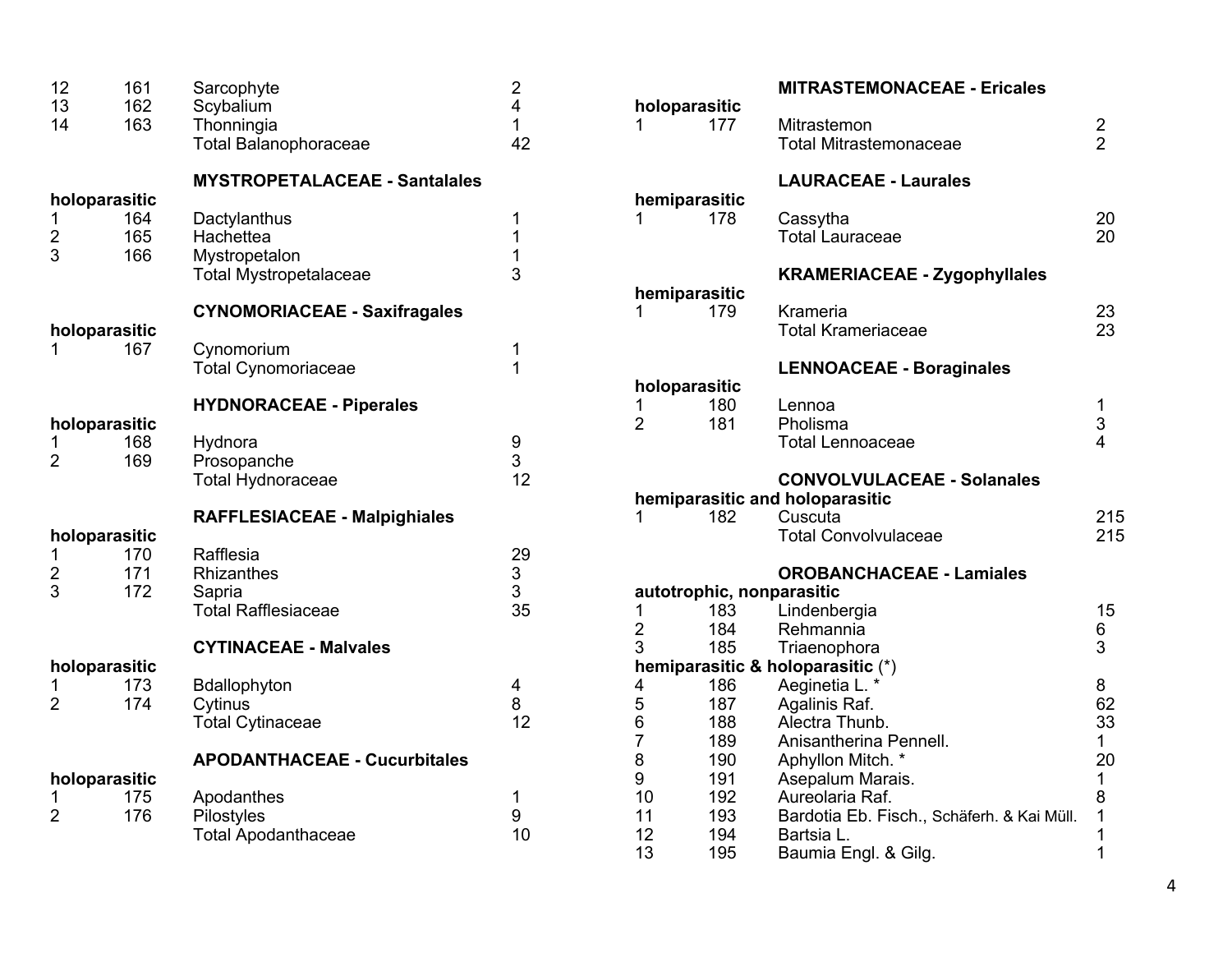| 14 | 196 | Bellardia All.                   | 2              | 56 | 238 | Mannagettaea H. Sm. *                        | 2              |
|----|-----|----------------------------------|----------------|----|-----|----------------------------------------------|----------------|
| 15 | 197 | Boschniakia C.A.Meyer ex Bong. * | 2              | 57 | 239 | Melampyrum L.                                | 21             |
| 16 | 198 | Boulardia F.W. Schultz. *        | 1              | 58 | 240 | Melasma P. Bergius.                          | 12             |
| 17 | 199 | Brachystigma Pennell.            |                | 59 | 241 | Micrargeria Benth.                           | 4              |
| 18 | 200 | Brandisia Hook. f. and Thompson. | 11             | 60 | 242 | Micrargeriella R.E.Fr.                       | $\mathbf{1}$   |
| 19 | 201 | Buchnera L.                      | 130            | 61 | 243 | Monochasma Maxim. ex Franch. & Sav.          | 3              |
| 20 | 202 | Bungea C.A.Mey.                  | 2              | 62 | 244 | Myzorrhiza Philippi. *                       | 1              |
| 21 | 203 | Buttonia Benth.                  | 3              | 63 | 245 | Neobartsia Uribe-Convers & Tank.             | 47             |
| 22 | 204 | Castilleja Mutis ex L. f.        | 200            | 64 | 246 | Nesogenes A. DC.                             | 9              |
| 23 | 205 | Centranthera R.Br                | 9              | 65 | 247 | Nothobartsia (Brot.) Bolliger & Molau.       | $\overline{2}$ |
| 24 | 206 | Chloropyron Behr.                | 4              | 66 | 248 | Nothochilus Radlk.                           |                |
| 25 | 207 | Christisonia Gardner*            | 20             | 67 | 249 | Odontitella Rothm.                           | 1              |
| 26 | 208 | Cistanche Hoffsgg. & Link. *     | 18             | 68 | 250 | Odontites Ludw.                              | 31             |
| 27 | 209 | Conopholis Wallroth. *           | 3              | 69 | 251 | Omphalotrix Maxim.                           | 1.             |
| 28 | 210 | Cordylanthus Nutt. ex Benth.     | 17             | 70 | 252 | Orobanche L. *                               | 117            |
| 29 | 211 | Cyclocheilon Oliv.               | 3              | 71 | 253 | Orthocarpus Nutt.                            | 15             |
| 30 | 212 | Cycnium E. Meyer ex Benth.       | 21             | 72 | 254 | Parentucellia Viv.                           | $\mathbf 1$    |
| 31 | 213 | Cymbaria L.                      | 5              | 73 | 255 | Pedicularis L.                               | 600            |
| 32 | 214 | Dasistoma Raf.                   |                | 74 | 256 | Petitmenginia Bonati.                        | 3              |
| 33 | 215 | Dicranostegia (A. Gray) Pennell. |                | 75 | 257 | Phacellanthus Siebold & Zucc. *              | $\mathbf{1}$   |
| 34 | 216 | Diphelypaea Nicolson *           | 3              | 76 | 258 | Phelipanche Pomel *                          | 62             |
| 35 | 217 | Epifagus Nutt. *                 |                | 77 | 259 | Phtheirospermum Bunge ex Fisch. & C. A. Mey. | $\mathbf 1$    |
| 36 | 218 | Eremitilla Yatsk. & Contreras. * |                | 78 | 260 | Physocalyx Pohl.                             | 6              |
| 37 | 219 | Escobedia Ruiz & Pav.            |                | 79 | 261 | Pseudobartsia D. Y. Hong.                    | 1              |
| 38 | 220 | Esterhazya J.C.Mikan.            | 6              | 80 | 262 | Pseudomelasma (Baker) Eb. Fisch.             | $\mathbf{1}$   |
| 39 | 221 | Euphrasia L.                     | 260            | 81 | 263 | Pseudosopubia Engl.                          | 5              |
| 40 | 222 | Gerardiina Engl.                 | 2              | 82 | 264 | Pseudostriga Bonati.                         | 1              |
| 41 | 223 | Ghikaea Volkens & Schweinf.      | 1              | 83 | 265 | Pterygiella Oliv.                            | 7              |
| 42 | 224 | Gleadovia Gamble & Prain. *      | 6              | 84 | 266 | Radamaea Benth.                              | 3              |
| 43 | 225 | Graderia Benth.                  | 4              | 85 | 267 | Rhamphicarpa Benth.                          | 21             |
| 44 | 226 | Harveya Hook. *                  | 23             | 86 | 268 | Rhaphispermum Benth.                         | 1.             |
| 45 | 227 | Hedbergia Molau.                 | 3              | 87 | 269 | Rhinanthus L.                                | 47             |
| 46 | 228 | Hiernia S. Moore.                |                | 88 | 270 | Rhynchocorys Griseb.                         | 8              |
| 47 | 229 | Hyobanche L. *                   | 10             | 89 | 271 | Schwalbea L.                                 | $\mathbf 1$    |
| 48 | 230 | Kopsiopsis (G. Beck) G. Beck. *  | $\overline{2}$ | 90 | 272 | Seymeria Pursh.                              | 24             |
| 49 | 231 | Lamourouxia Kunth.               | 26             | 91 | 273 | Seymeriopsis Tzvelev.                        | 1              |
| 50 | 232 | Lathraea L. *                    | 4              | 92 | 274 | Sieversandreas Eb. Fisch.                    | 1              |
| 51 | 233 | Leptorhabdos Schrenk.            |                | 93 | 275 | Silviella Pennell                            | $\overline{2}$ |
| 52 | 234 | Leucosalpa Scott-Elliot.         | 3              | 94 | 276 | Siphonostegia Benth.                         | 4              |
| 53 | 235 | Macranthera Nutt. ex Benth.      |                | 95 | 277 | Sopubia. Buch.-Ham. ex D. Don.               | 23             |
| 54 | 236 | Macrosyringion Rothm             |                | 96 | 278 | Striga Lour.                                 | 33             |
| 55 | 237 | Magdalenaea Brade.               | 1              | 97 | 279 | Tetraspidium Baker.                          | $\mathbf{1}$   |